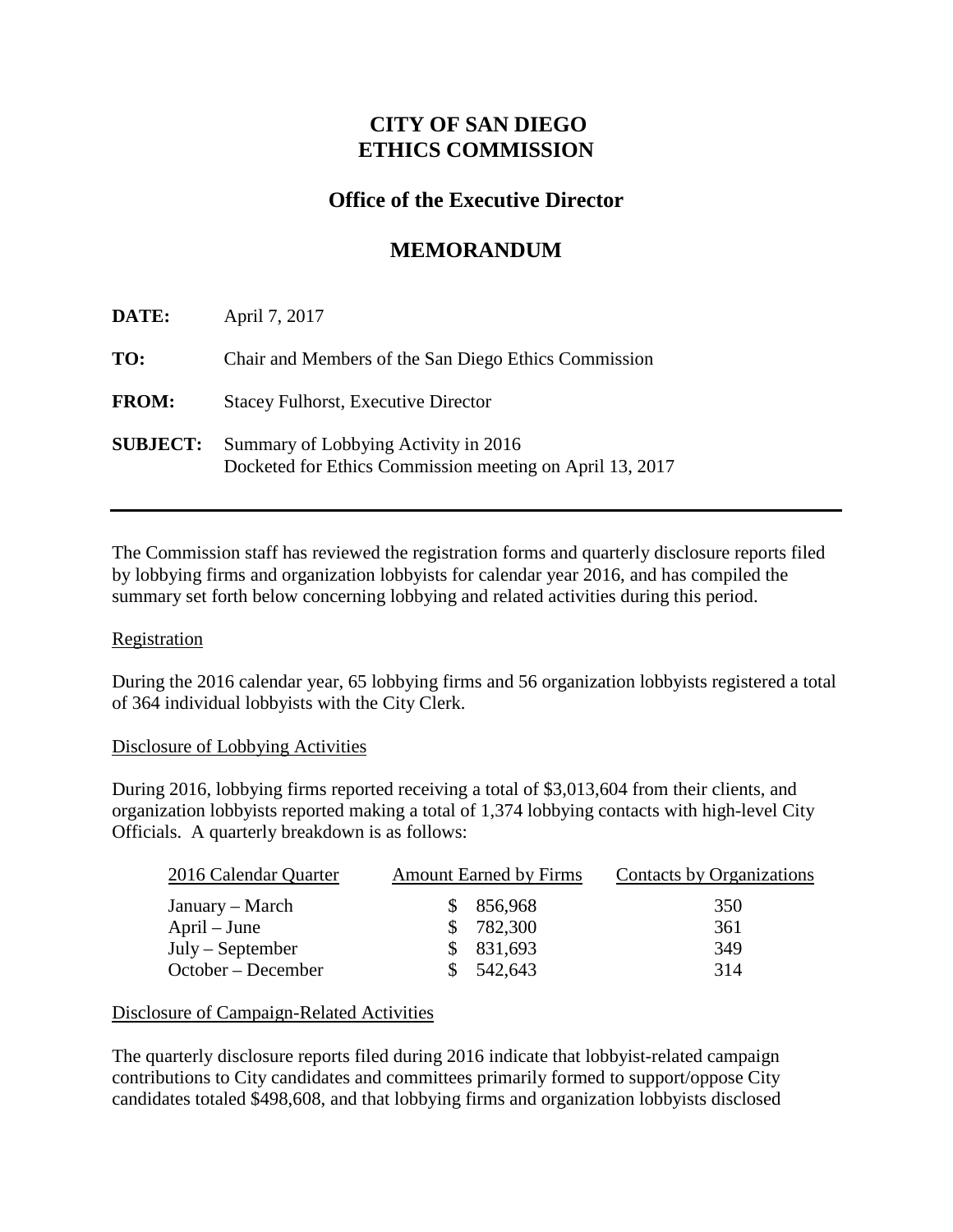Chair and Members of the San Diego Ethics Commission Docketed for April 13, 2017 Page 2

\$1,372,922 in fundraising activities for City candidates and committees formed to support/oppose City candidates. A breakdown of lobbyist campaign activity by quarter is as follows:

| 2016 Calendar Quarter | <b>Campaign Contributions</b> | <b>Fundraising Activities</b> |  |
|-----------------------|-------------------------------|-------------------------------|--|
| January – March       | \$124,549                     | \$314,354                     |  |
| April – June          | \$183,865                     | \$366,603                     |  |
| July – September      | \$117,157                     | 448,653                       |  |
| October – December    | \$73,037                      | \$243,312                     |  |

It should be noted that the definition of "fundraising" is limited to: (1) funds personally delivered to a City candidate; and (2) contributions a lobbyist has taken some credit for raising with the candidate or the candidate's controlled committee.

For comparison purposes, please see the attached charts delineating the information disclosed by lobbying entities each year since the current lobbying laws went into effect in 2008.

[REDACTED]

Stacey Fulhorst Executive Director

\_\_\_\_\_\_\_\_\_\_\_\_\_\_\_\_\_\_\_\_\_\_\_\_\_\_\_\_\_

**Attachments**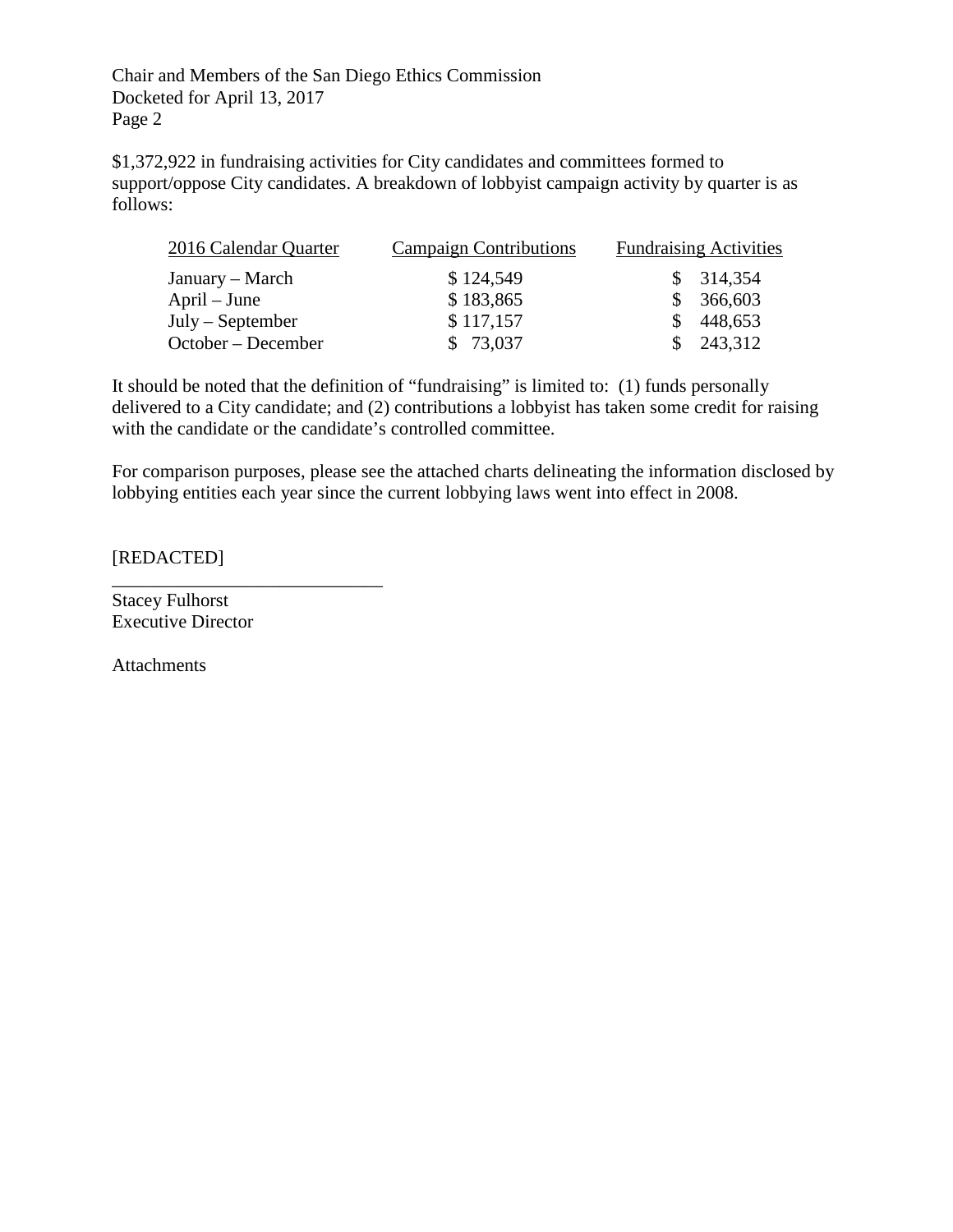